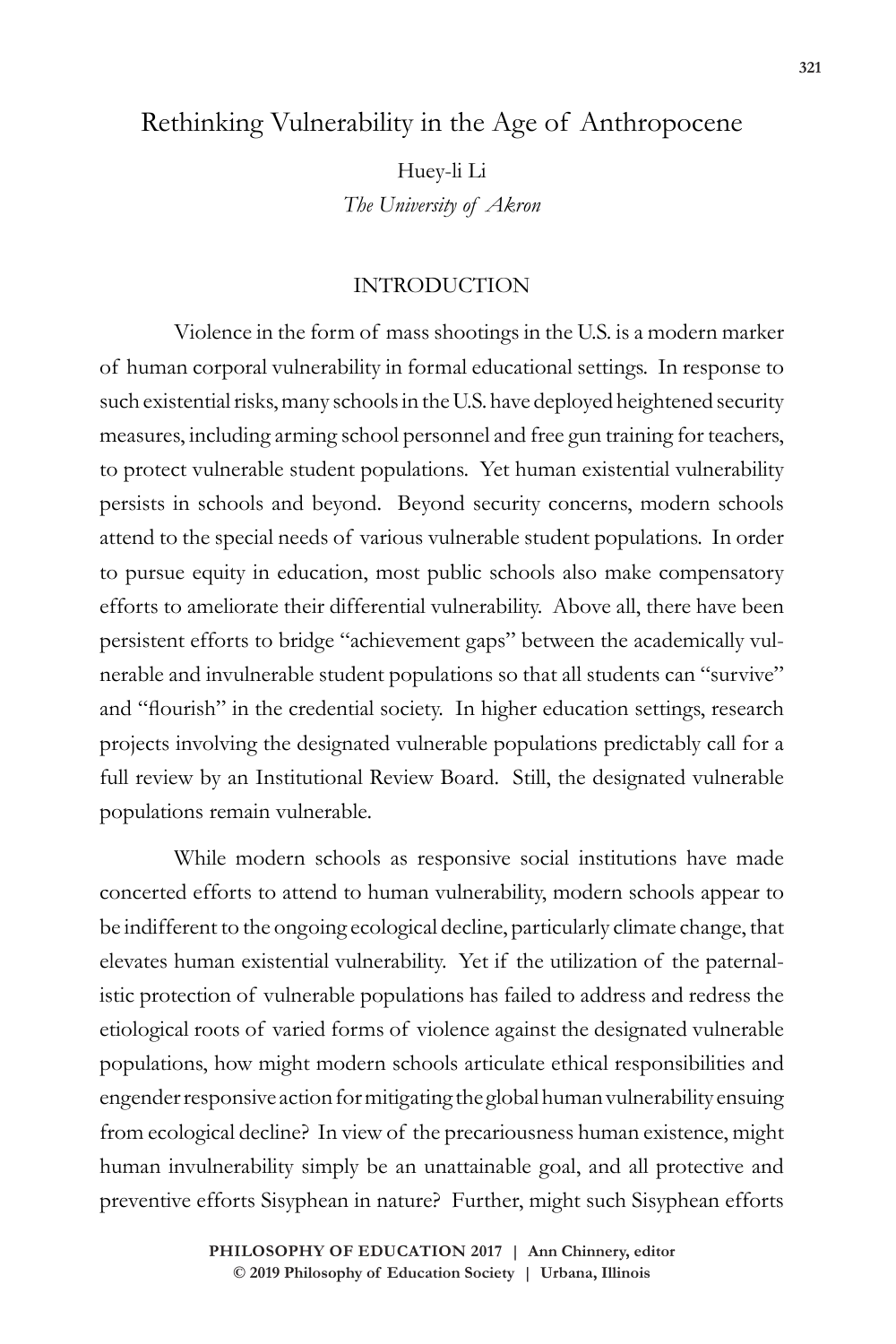simply maximize fear and render us even more vulnerable? Must we avow our common vulnerability? On what grounds can we discern or even measure differential human vulnerability across temporal and spatial boundaries? How? At what cost?

In response to the above questions, I first attempt to unravel ambiguities surrounding the conceptualization of vulnerability. I point out that, to a large extent, human vulnerability is coterminous with the increasingly more vulnerable glocal ecological systems in the age of anthropocene. Next, I examine the framing of existential, ontological, and social vulnerability in educational discourse. Instead of perpetuating the vulnerable pursuit of invulnerability in formal educational institutions, I argue that modern schooling must embrace and engage ecological and human vulnerability in order to assume ethical responsibilities for mitigating the ongoing ecological decline.

# PARADOXES IN THE CONCEPTUALIZATION OF VULNERABILITY

The academic discourse on vulnerability appears to focus on human vulnerability, and more or less overlooks the presumably external environments that could be susceptible to human appropriation and exploitation.<sup>1</sup> Such an anthropocentric conception of vulnerability easily misguides us to conceptualize external harms as "natural disasters," and overemphasizes the human intervention necessary in order to mitigate human vulnerability. The international advocacy of technical intervention to predict natural disasters and ameliorate their impact on human survivability in the 1970s epitomized this anthropocentric approach, which stresses the role of human agency in transforming the state of vulnerability into the state of security before and after natural disasters.<sup>2</sup> More specifically, the perceived "natural disasters" as external factors do not necessarily render humans vulnerable. Rather, people are vulnerable when they lack an internal coping capacity to make adjustments to the presumably external disasters. By emphasizing the role of human predispositions, natural disasters can be further regarded as anthropogenic "un-natural disasters."3 From this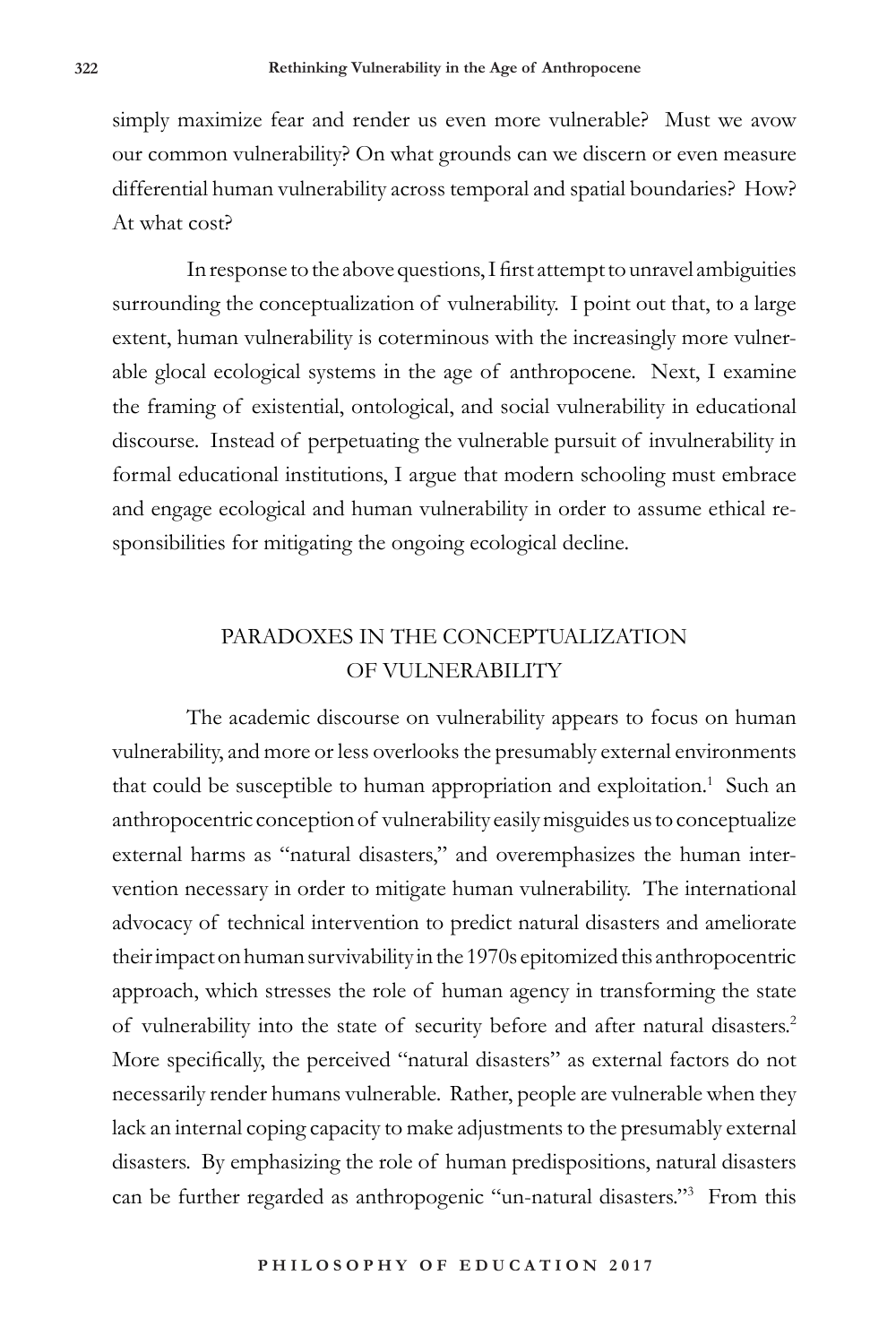#### **Huey-li Li 323**

standpoint, resilient people can minimize or even overcome their vulnerability by avoiding the creation of "un-natural" disasters. To effectively prevent anthropogenic disasters, it is crucial that we go beyond promoting post-disaster human resilience and adopt a preventative approach through which to identify and transform human activities that may induce "natural" hazard/disasters.

It is virtually impossible, however, to acquire the requisite and credible knowledge to predict and prevent all hazards, risks, and disasters. Above all, even resilient people may not have the capability to cope with large-scale disasters, when the formation of presumably "local disasters" can, to a large extent, be attributed to economic globalization that entails global poverty, urban density, climate change, and so on. Holding "vulnerable" populations accountable for their vulnerability appears to be victim blaming. As a result, international organizations, while recognizing the multifaceted nature of "vulnerability," have not been able to attain a consensus on "vulnerability" as a scientific concept.<sup>4</sup> Instead of establishing an operational definition of "vulnerability," the World Conference on Disaster Reduction proposed ''Hyogo Framework for Action 2005–2015'' in order to "develop systems of indicators of disaster risk and vulnerability at national and sub-national scales that will enable decision-makers to assess the impact of disasters on social, economic and environmental conditions and disseminate the results to decision makers, the public and populations at risk."5 This pragmatic approach is based on the assumption that risk indicators exist and can be identified or even measured, and that identifying risk indicators and assessing vulnerability is the key to mapping out effective and systematic strategies to minimize human vulnerability.<sup>6</sup>

As discussed above, the notion of "human vulnerability" in the context of disaster risk reduction and prevention has been circumscribed by a fluid, binary system grounded in the dynamic interactions between human agency and physical, social, and environmental conditions. To a large extent, such fluid binary thinking facilitates the recognition that vulnerability and resilience are not opposite ends of the spectrum. At the same time, it is evident that resilience is to be reckoned with positive affirmation, while human vulnerability is to be annulled or mitigated. While resilience is not necessarily the flip-side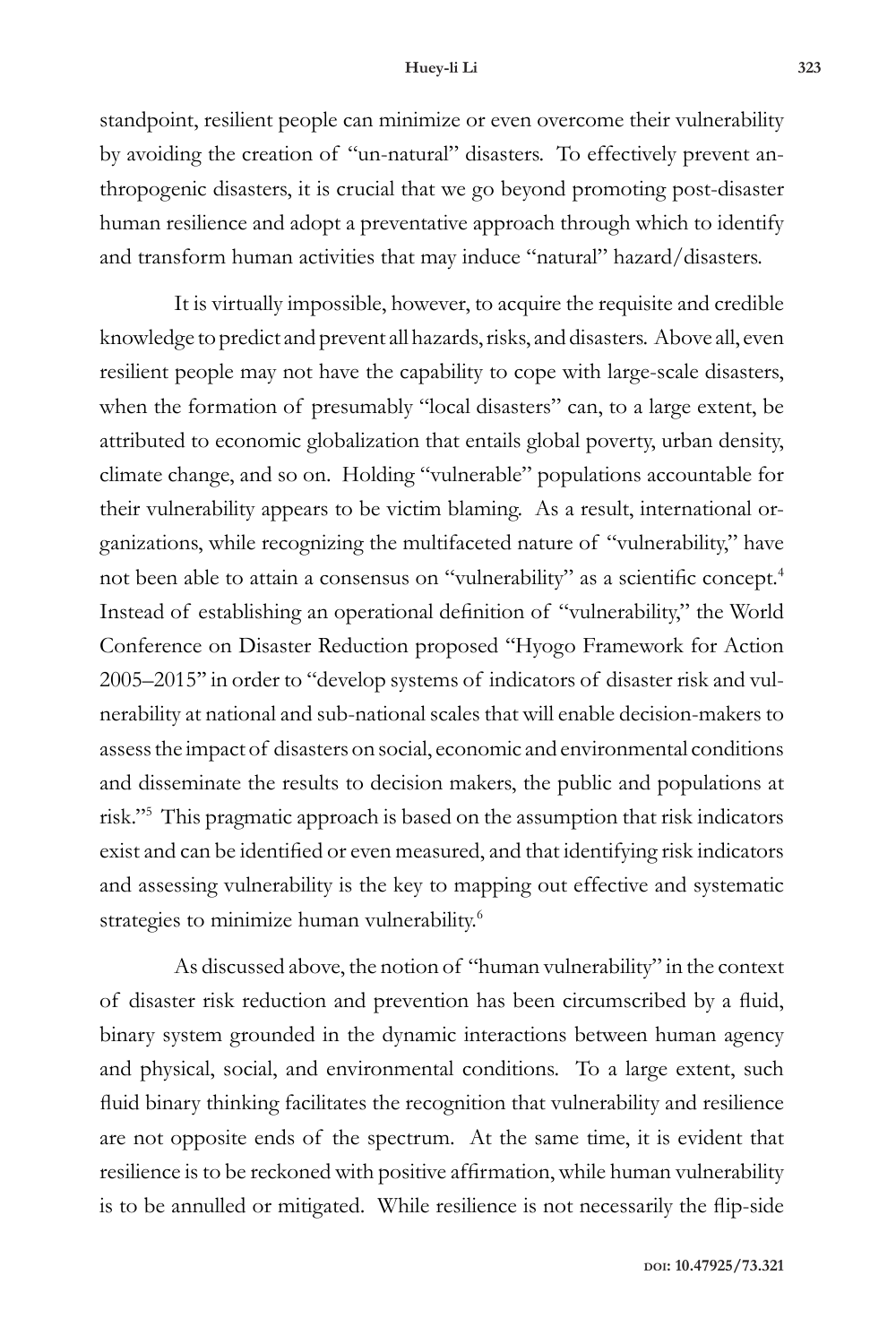of invulnerability, such binary thinking, which emphasizes undelimited human agency, readily leads to the pursuit of invulnerability.

# VULNERABLE PURSUIT OF INVULNERABILITY IN MODERN SCHOOLS

In spite of the widespread recognition of the interrelations between schools and society, there has been a tendency to romanticize schools as safe havens immune from social ills. Hence, school shootings can still appear to be an "unthinkable" crisis in spite of their frequency.<sup>7</sup> In the face of the seemingly unstoppable and "unthinkable" crises, from the Columbine High School massacre to the Sandy Hook Elementary School shooting, legislators have endeavored to introduce and enact legislative acts to arm school personnel so schools can assume greater responsibility for the protection of their vulnerable student populations.8 It is evident that the aforementioned legislative and political efforts center on transforming vulnerable schools into invulnerable fortresses for vulnerable students. Such efforts have not proven to be effective, however. After all, violence in schools has roots that cannot be confined within schools. The Interdisciplinary Group On Preventing School and Community Violence cogently states that: "[T]he Connecticut tragedy is referred to as a school shooting, but it is better described as a shooting that took place in a school."9 Expecting and training teachers as first responders to carry guns not only adds superfluous responsibilities to teachers but also overshadows their primary professional responsibilities in facilitating students' well-rounded development, which includes civic engagement in addressing and redressing gun violence.

Furthermore, the educational research literature appears to center on preventing, or at least mitigating, violence in schools by profiling perpetrators versus victims.10 The polarization of perpetrators and victims erases the common vulnerability between them. While adequate mental health supports are essential for facilitating students' well-rounded development, it should be noted that the preventative and/or precautionary actions within schools do not necessarily focus on educating violence-prone perpetrators. Instead, formal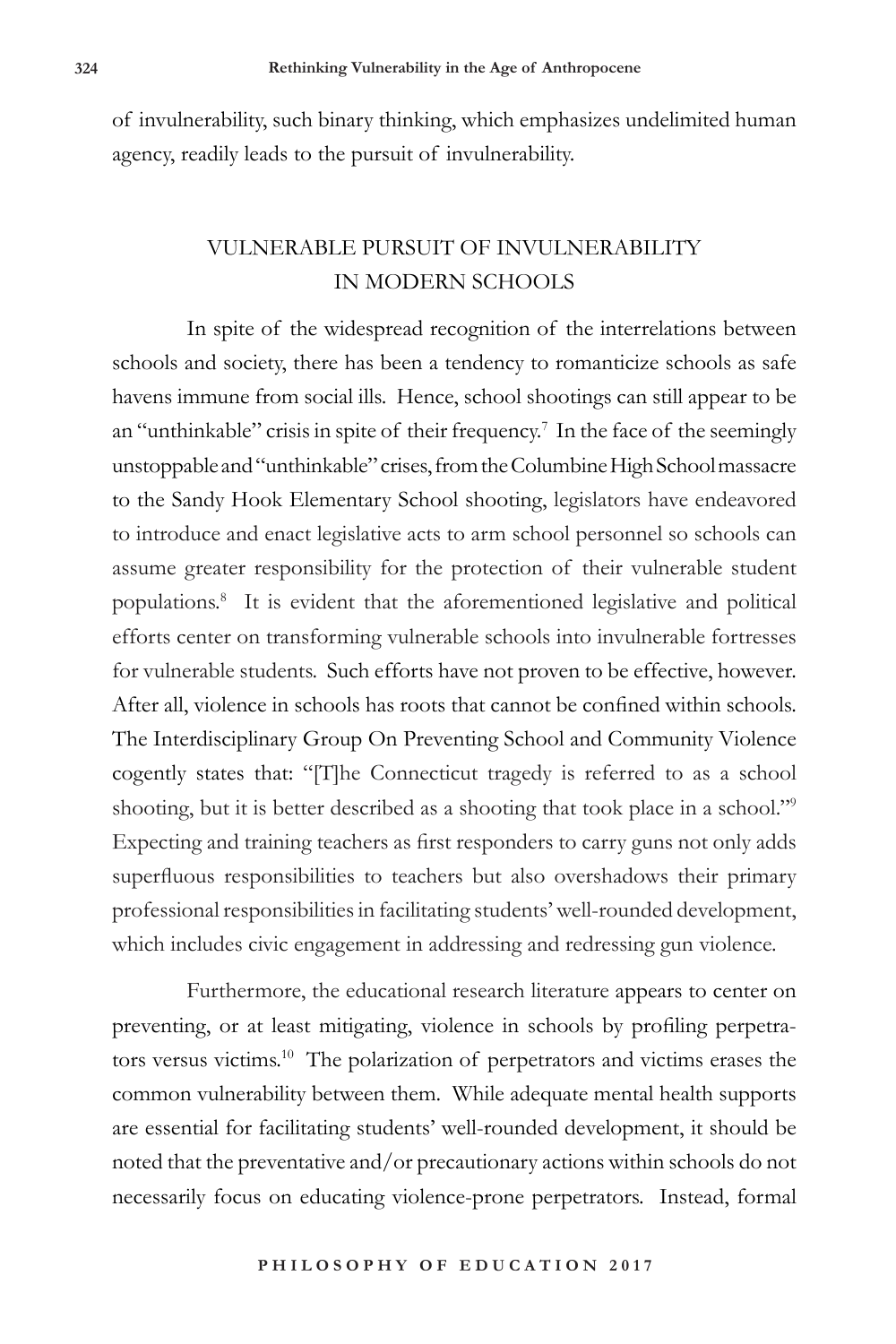educational institutions readily accept the presupposition that law enforcement and mental illness prevention and treatment are responsible for either incarcerating or healing the perpetrators outside schools. Consequently, violence-prone students ceased to be members of the "vulnerable" student population and the perpetrators emerge as the invulnerable. The existence of the school-to-prison pipeline implies, to a certain degree, that schools are for the vulnerable and prisons are for the invulnerable.

But why are perpetrators prone to undertaking violent action? Can we assume that victims are immune from undertaking violent action? Might profiling victims solidify or even enhance their vulnerability? Judith Butler points out that: "[T]he struggle against violence accepts that violence is one's own possibility. If that acceptance were not there, if one postured rather as a beautiful soul, as someone by definition without violent aggression, there could be no ethical quandary, no struggle, and no problem."11 From this standpoint, both perpetrators and victims are vulnerable to violence. The polarization between the potential perpetrators and potential victims does not necessarily prevent violence. It only obliterates the common humanity (essentially, the common vulnerability) between people and fosters fear and hatred between them. Thus, Mahatma Gandhi notes: "violence does not mean emancipation from fear, but discovering the means of combating the cause of fear. Nonviolence, on the other hand, has no cause for fear. The votary of nonviolence has to cultivate the capacity for sacrifice of the highest type in order to be free from fear."<sup>12</sup> Violence begets violence. Clearly, building a fortress-like school for vulnerable students does not free students from fear that might entail more violence.

Moreover, instead of taking a stand on easy access to guns/lethal weapons, professional educators have delimited their professional responsibilities even further to transmitting "accountable" knowledge. As a result, invulnerable schools fail to provide vulnerable students with learning opportunities to unveil and decipher the hidden curriculum and null curriculum concerning pervasive and permissible violence and their vulnerability. Confining vulnerable students to fortress-like schools may reinforce their vulnerability and hinder their ability to envision a society free from fear and violence. In short, the commitment to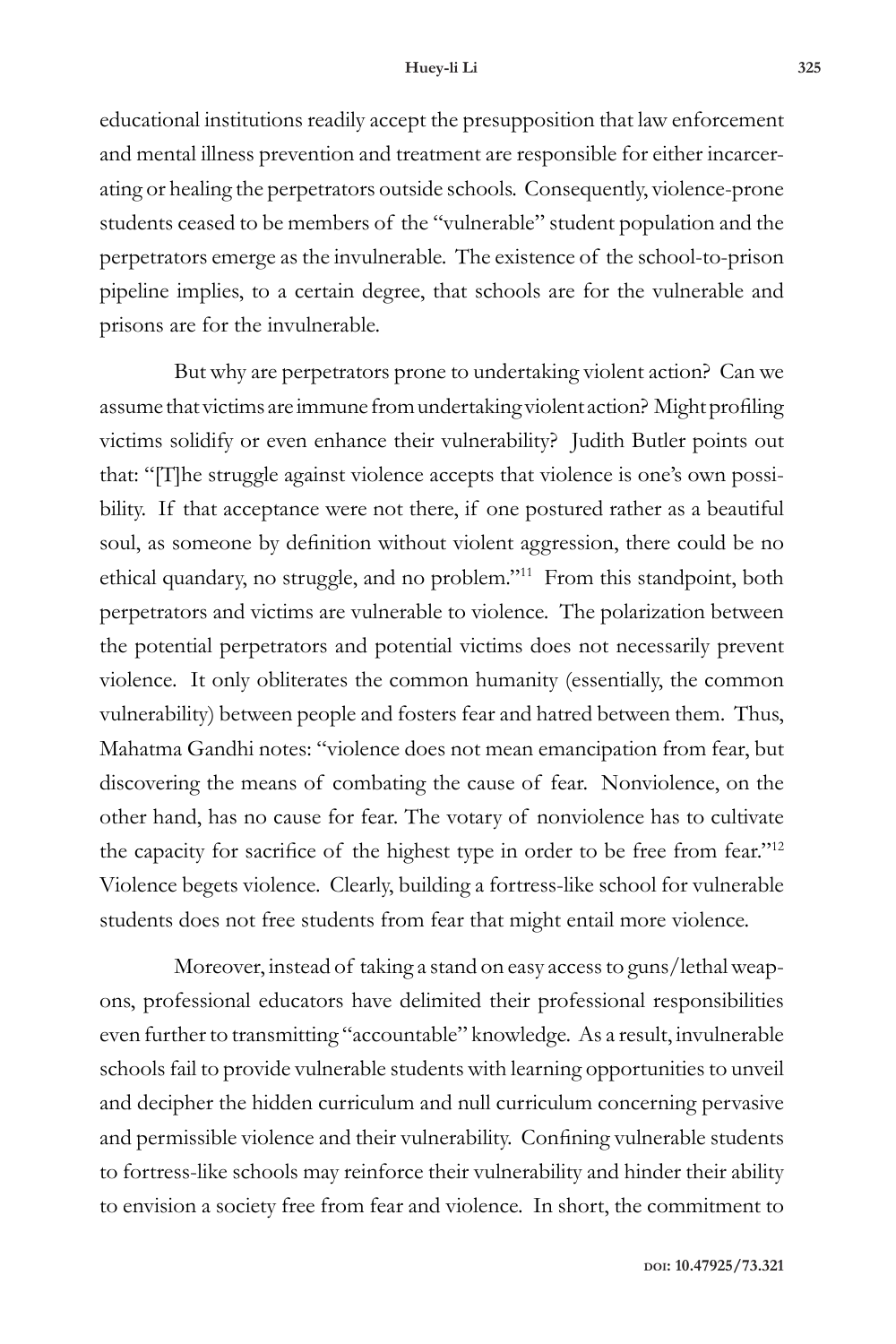building "safe" schools entails a de-politicization of the education profession, and disempowers professional educators to cultivate an educated and engaged citizenry that might dare to construct a culture of non-violence.

In addition, it is crucial that we attend to the manifestation of differential social vulnerability in schools. Born as vulnerable infants, humans' survival depends on others, especially their primary caretakers. While our social relations might enable us to cope with our corporal vulnerability, our social relations could also be sources of vulnerability. Exploitive social relations can easily deprive us of life, liberty, and dignity. In particular, we can easily discern varying degrees of social vulnerability among individuals and their affiliated groups. As mentioned before, while the heightened security measures in schools suggest that all students are vulnerable in the violence-prone society, such security measures also reflect the recognition that some of the presumably vulnerable students can be violent perpetrators who prey on even more vulnerable students, especially students with disabilities. In recognition of students' differential vulnerabilities, formal educational institutions assume more paternalistic responsibilities to "protect" more vulnerable students. However, legal protection of students with disabilities is, to a large extent, based on a medical model that tends to stabilize students' disabilities. The medicalization of disabilities can deprive students with disabilities of their rights to shape their identity formation and learning process. In response, the field of critical disabilities studies has recently generated a more inclusive understanding of vulnerability as a socially constructed condition.13 From this standpoint, it is social conditions rather than disabilities that make students with disabilities vulnerable. Instead of stabilizing students' vulnerability, education of students with disabilities should instigate a transformation of oneself in relation to others and the society as a whole.<sup>14</sup>

Furthermore, higher educational institutions mandate that research that involves "vulnerable" human subjects must provide them with extra protection.<sup>15</sup> While the intent of *The Belmont Report<sup>16</sup>* is to protect the aforementioned vulnerable groups from "unjust" research, the paternalistic protection of ethnic minorities not only highlights the marginality of ethnic minorities but also perpetuates stereotypes of vulnerable populations.17 In particular, *The Belmont*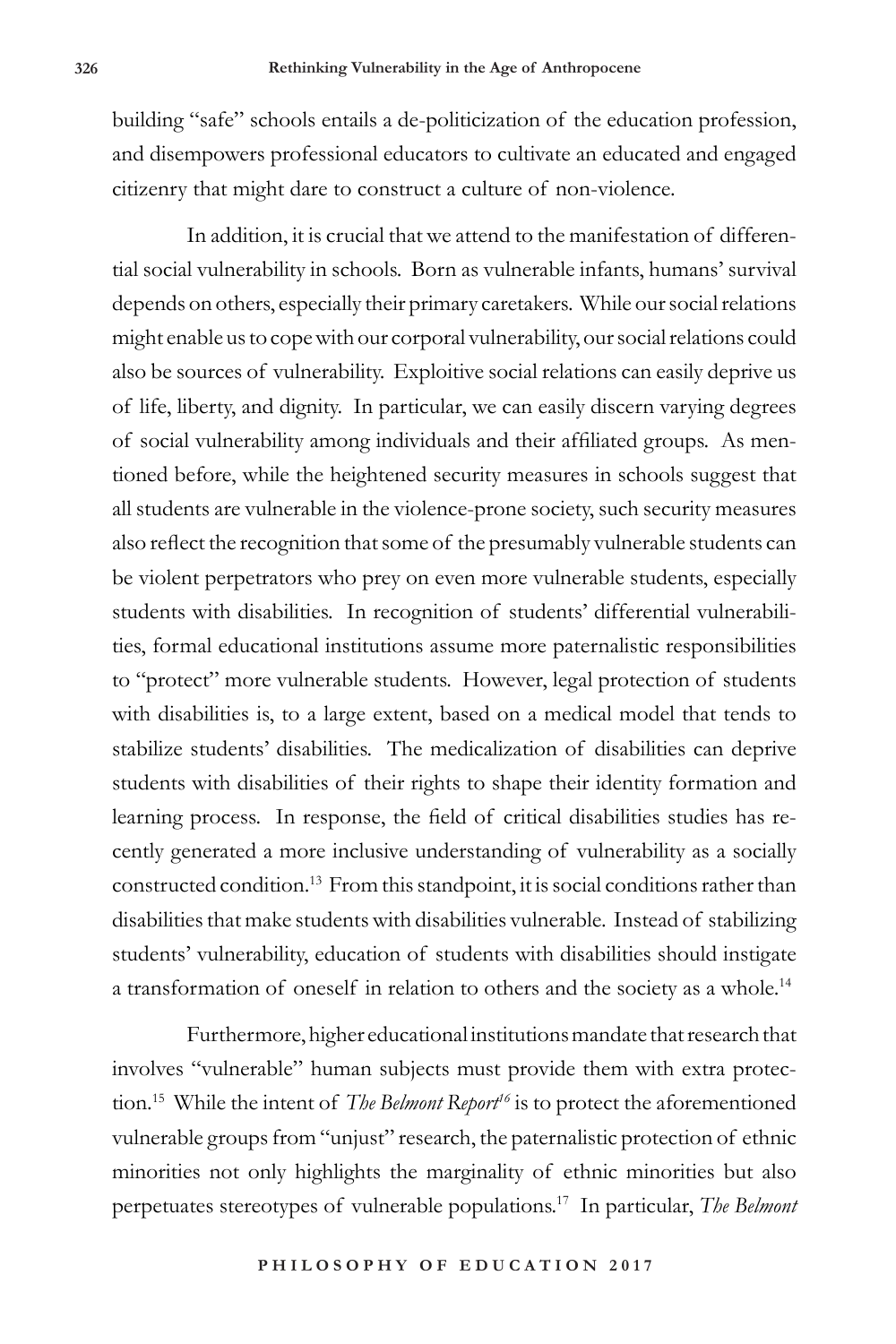#### **Huey-li Li 327**

*Report* mandates soliciting informed consent from vulnerable populations, which is grounded in the principle of respect for autonomy, but this may not reflect the ethnic/racial minorities' cultural values. In particular, underprivileged and underserved ethnic minorities tend to have limited or even non-existent autonomy.

To sum up, educational discourse on human vulnerability appears to be simplistic and contradictory. To gain a better understanding of the multifaceted nature of human vulnerability, it is critical to attend to the fact that modern schools in both developed and developing nations more or less aim to steer individuals "away from their natural environment and pass them through a social womb in which they are formed sufficiently to fit into everyday life."<sup>18</sup> Modern schools' severing of the organic connections between humans and nature contributes to the construction and maintenance of our homogenized and one-dimensional cultural, political, and economic systems that are seen as in opposition to biophysical ecological systems. Deliberate construction of fortress-like schools does not necessarily prepare vulnerable students to flourish in a vulnerable society, however. In view of the futile pursuit of invulnerability in schools, it is helpful to restore the organic connections between vulnerable individuals and the vulnerable living universe. As Richard Borden points out, the "study of ecology leads to changes of identity and psychological perspective, and can provide the foundations for an 'ecological identity' — a reframing of a person's point of view which restructures values, reorganizes perceptions and alters the individual's self-directed, social, and environmentally directed actions."19 Instead of building fortress-like schools, it is critical to consider cultivating the formation of ecological identities in modern schools and beyond.

### ENGAGING VULNERABILITY AND ECOLOGIZING EDUCATION

To inquire into modern schools' disparate attention to both mass shootings and ecological decline, it is critical to examine modern schools' inclination to endorse and promote disembodied human existence, especially in the age of accountability. The fluid binary account of vulnerable conditions/situations and active human agency is based on an assumption that human agency is not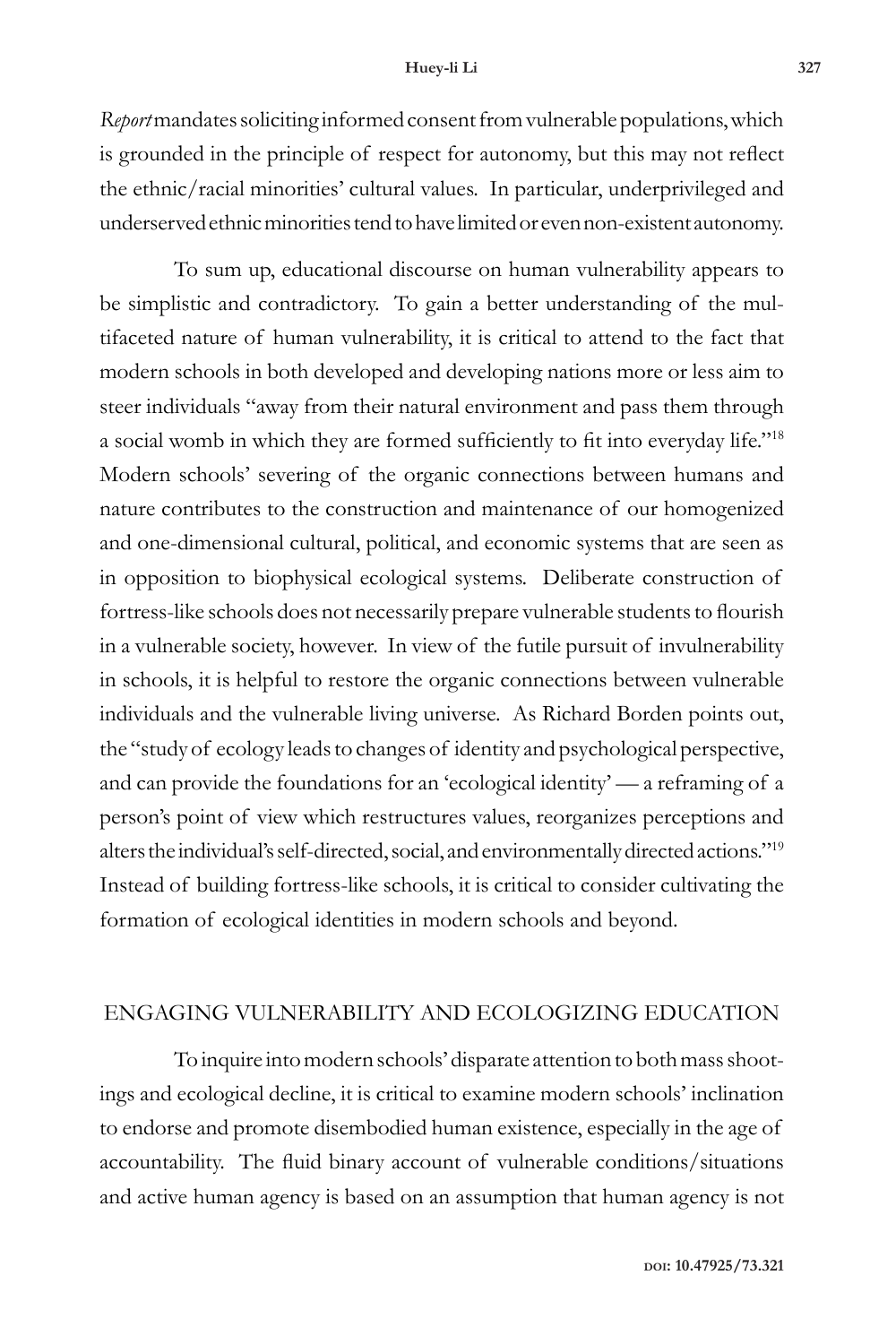necessarily bound with embodied existence. Rather, human agency resides in "disembedded and disembodied selves"<sup>20</sup> who are capable of striving to transform the external state of vulnerability. In reality, the formation of human agency has always resided in particular bodies. Above all, it is as embodied moral agents passing through varied "social wombs" (including modern schooling) that students learn to undertake or forsake transformative action. Thus, Simone de Beauvoir points out that "the body is not a *thing*, it is a situation; it is our grasp on the world and the outline for our projects."21 Beauvoir's recognition of the ambiguous co-existence of immanence and transcendence within one's body demystifies disembodied rationalistic human agency. To Beauvoir, if "reasonableness" is the universal form of humanness, then reasonableness must be constituted through the particularity of an individual's "lived experiences" in varied cultural contexts in flux. Beauvoir wrote: "man is man only through situations whose singularity is precisely a universal fact."<sup>22</sup> Although Beauvoir cast doubt on an *a priori* assumption of de-contextualized reasonableness, her view on the singularity of an individual's "lived experiences" does not reject reciprocity. In her words: "[A]n ethics of ambiguity will be one which will refuse to deny *a priori* that separate existents can, at the same time, be found to each other, that their individual freedoms can forge laws valid for all."23 Beauvoir notes that "separation does not exclude relation, nor vice versa."24 From her standpoint, the constitution of an individual's subjectivity is based, to a large extent, on an individual's "relation to the world and other individuals."25 In line with Beauvoir's recognition of the oscillation of individual subjectivity and universal humanity, the universalist conception of human vulnerability does not necessarily negate the particularity of vulnerability as experienced by embodied individuals.

As the vulnerable society has been conterminous with nature - the surrounding bio-physical ecological environment - it is critical to ecologize education so the context and process of education are coterminous with the vicissitudes of "nature." In point of fact, the concept of "nature" has played a key role in shaping the development of an environmental education that aims to re-affirm the organic connections between humans and nature.<sup>26</sup>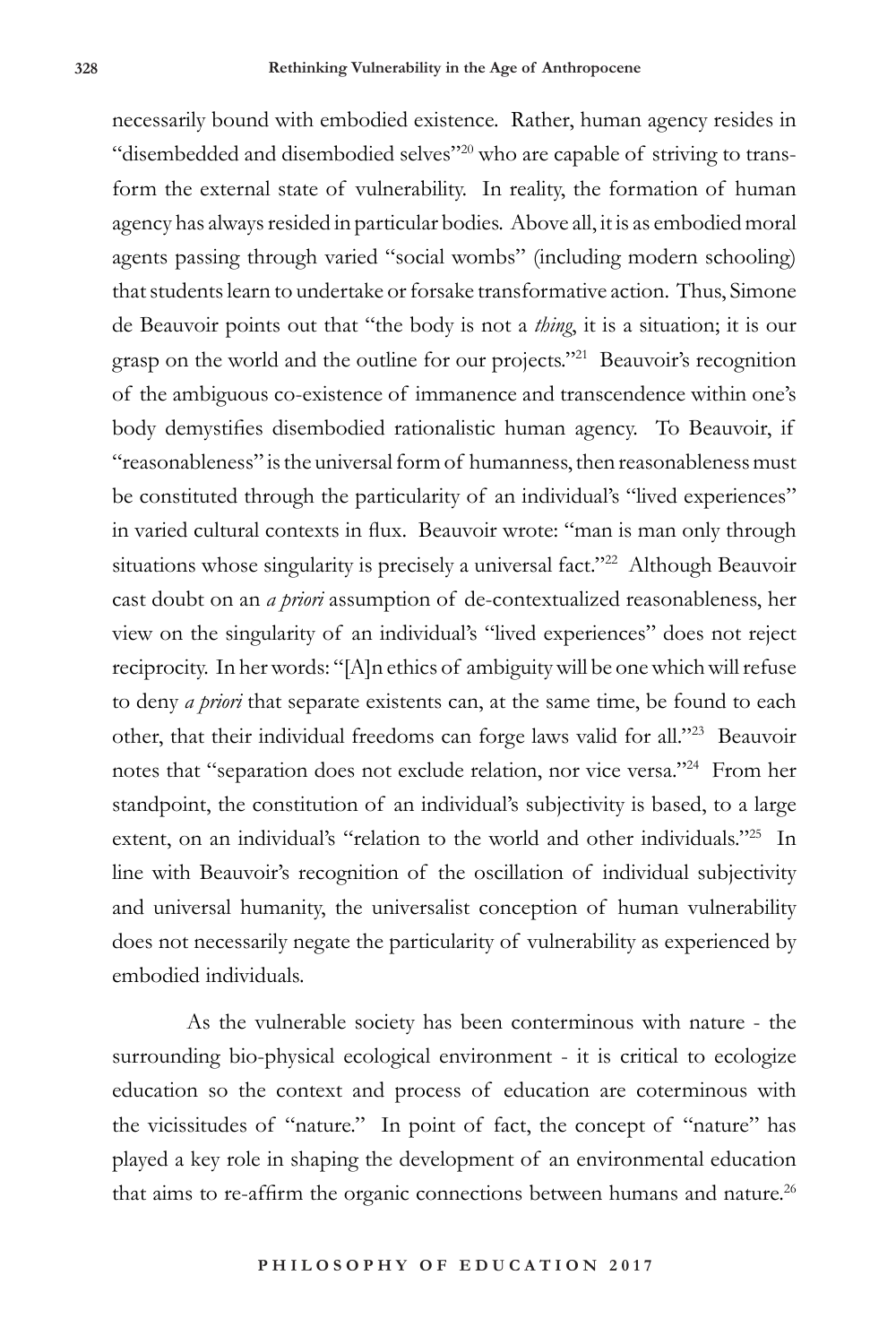Notably, there has been a tendency to romanticize "nature" in the process of ecologizing education. For instance, the recent advocacy of biomimicry and ecological design is based, to a certain degree, on an assumption that humans ought to learn from nature. In the same vein, many contemporary environmental ethicists and activists have attributed the ongoing glocal ecological decline to human dominion over nature. As ecological crisis has become a recurring issue in the industrial age, proponents of non-anthropocentric environmental ethics, such as Aldo Leopold and Arne Naess, have made a further effort to acknowledge the intrinsic values of nature. However, J.B. Callicott notes that "there can be no value apart from an evaluator ... all value is as it were in the eye of the beholder. The value that is attributed to the ecosystem, therefore, is humanly dependent or at least dependent upon some variety of morally and aesthetically sensitive consciousness."27 From this perspective, human ethical reasoning cannot be excluded from the constitution of the intrinsic values of nature, such as "integrity," "diversity," "stability," and "beauty," as suggested by Leopold and Naess. Also, it is human beings who construct scientific disciplines, such as ecology, to articulate the "objective" facts about nature. Furthermore, the intrinsic values of nature, grounded in objectivity, do not necessarily lead us to recognize and undertake ethically appropriate actions. For instance, we might think that "diversity" and "stability," as intrinsic and objective values of nature, are self-revealing and unequivocal because various living and non-living entities actually co-exist in an ecosystem; but it is human beings who need to ponder whether we want to make a deliberate effort to protect an endangered species or commit ourselves to the non-intervention in face of a "natural" fire in the US National Parks.

In particular, there are potential and actual conflicts between the perceived intrinsic and objective values of natural objects and nature as a whole. The perceived "objective" values of nature do not automatically prescribe specific corresponding ethical actions. Rather, human moral consciousness has to be involved in clarifying and resolving value conflicts. Above all, our moral reasoning regarding ecological issues, to a large extent, has grown out of how we interact with other human beings.<sup>28</sup> It is not surprising that the perceived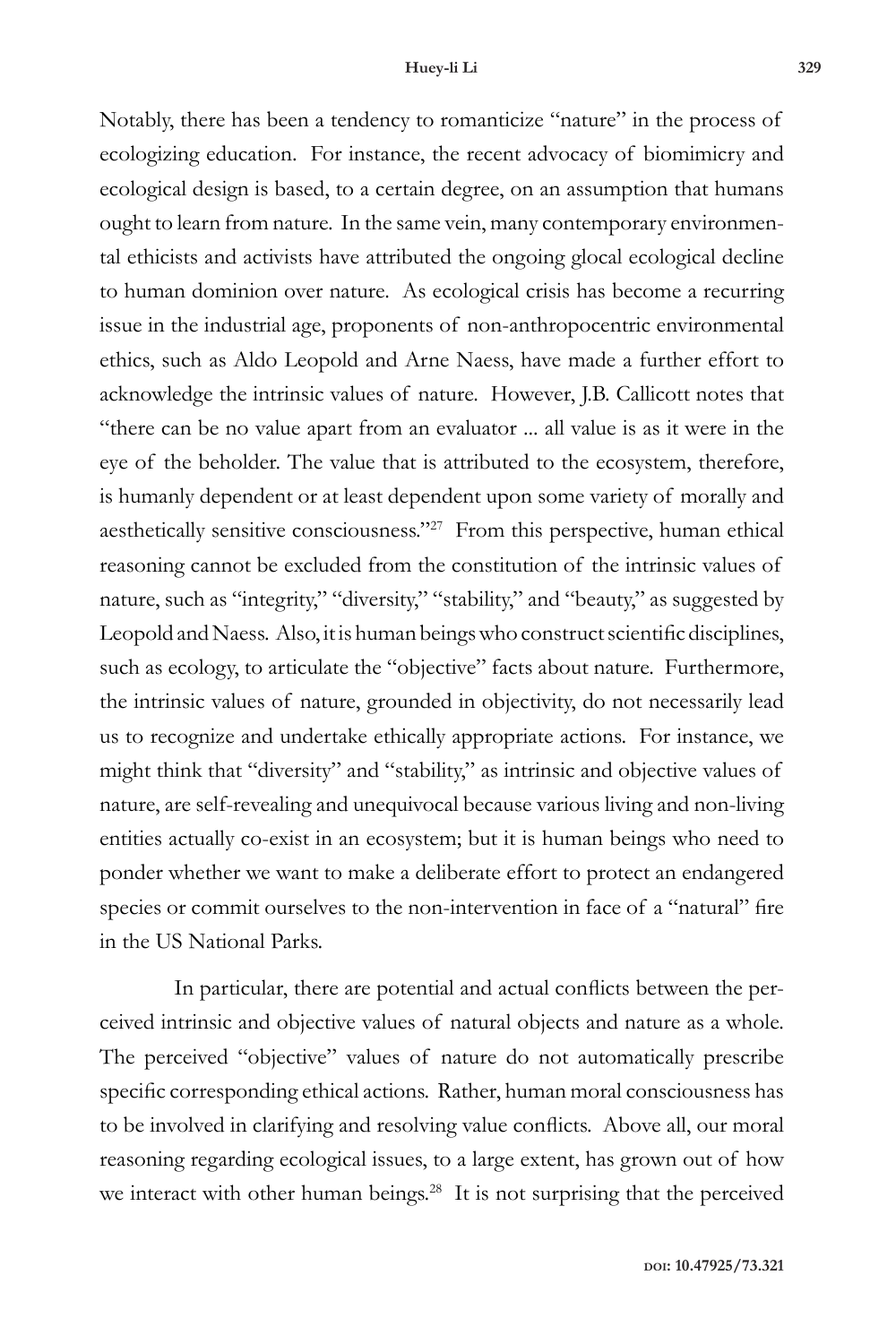intrinsic values of nature such as "bio-diversity" could overlap with human values such as "cultural diversity."

The conundrum many non-anthropocentric environmentalists or bioethicists experience reveals human ethical vulnerability, i.e., humans as moral agents are susceptible to imposing, misrecognizing, or misinterpreting the presumably intrinsic values of nature. At the same time, while the inevitability of anthropocentric reasoning might cultivate our moral commitment to addressing the ecological decline, human-centered ethical reasoning could sustain destructive human dominion over nature in the anthropocene. Thus, it is essential to recognize the coterminous coexistence of human vulnerability and ecological vulnerability in order to avoid re-establishing a human-nature binary system in the process of ecologizing education. Instead of pursuing invulnerability, it is helpful to embrace and engage vulnerability when we conduct ethical inquiries into the interconnections between ecological issues and inter-human affairs. War, class exploitation, poverty, and animal experimentation need not be regarded as peripheral to the other ecological issues such as air/water pollution, oil spills, and the extinction of wilderness and wildlife.

To engage vulnerability in the process of ecologizing education, I find Martha Albertson Fineman's recognition of universal human vulnerability and her advocacy of allocating equitable assets and resources for "the vulnerable subjects" to be instructive and helpful. Fineman notes that "vulnerability is inherent in the human condition and inevitably descriptive of the institutions we build in response to that vulnerability, including the state."<sup>29</sup> She further points out that while vulnerability must "initially be understood as universal and constant when considering the general human condition, vulnerability must be simultaneously understood as particular, varied, and unique on the individual level."30 To Fineman, "vulnerability on one level can be thought of as an heuristic device, forcing us to examine hidden assumptions and biases folded into legal, social, and cultural practices."31 In recognition of the co-existence of universal vulnerability and differentiated particular vulnerability, it is unrealistic and unreasonable to regard all adult citizens, as *liberal subjects*, as autonomous and independent, and thus as responsible for coping with their vulnerability. Instead, Fineman argues for a more active and responsive state that recognizes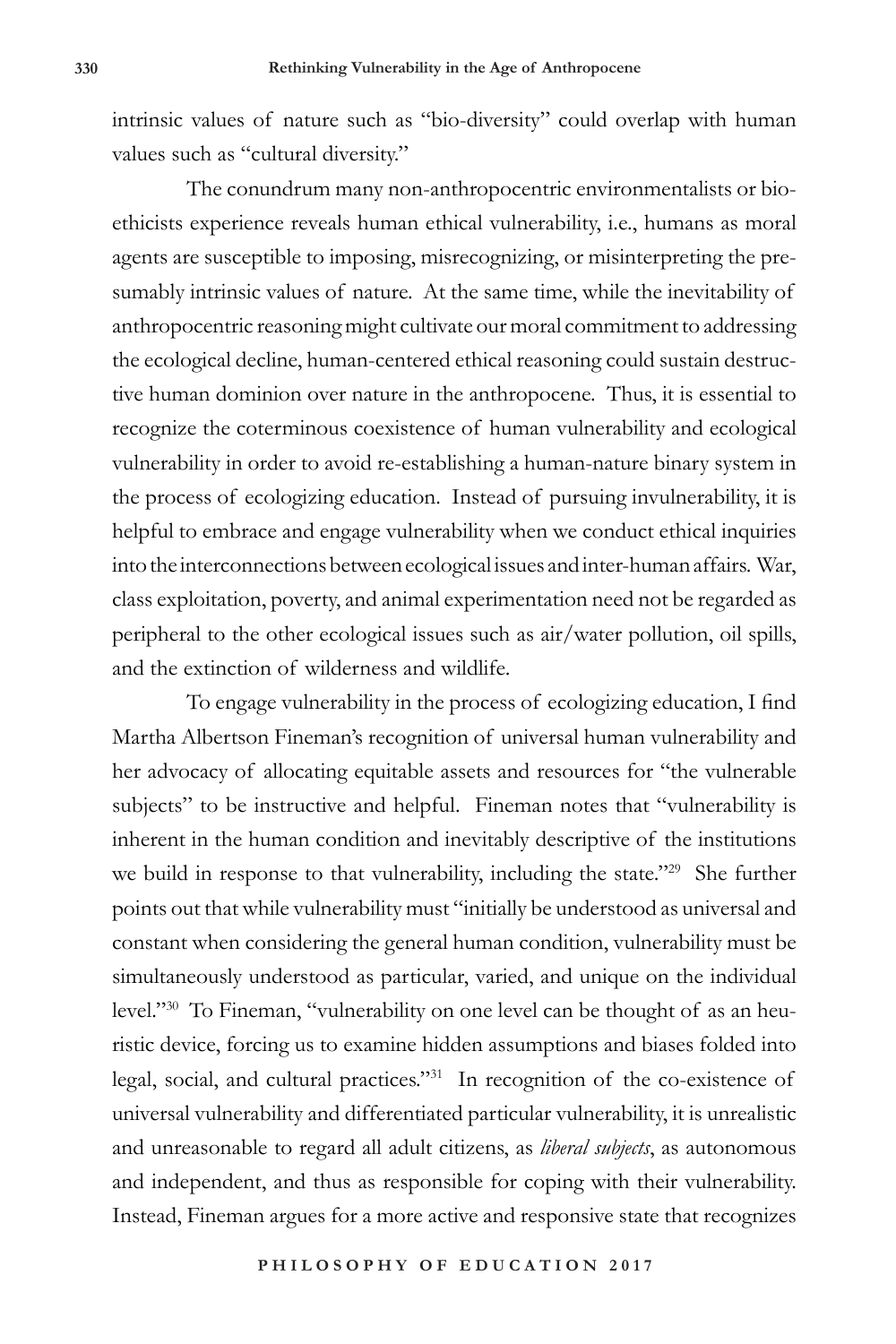#### **Huey-li Li 331**

the citizens as *vulnerable subjects* who are in need of adequate physical assets (e.g., material goods), human assets (e.g., material and cultural/social goods for facilitating human development), social assets (e.g., support from social networks of relationship), ecological assets (e.g., non-toxic bio-physical environments), and existential resources (e.g., religions) so they are capable of exercising their resilient agency in order to flourish even in vulnerable situations. Fineman's inclusive list of assets/resources demarcates the substantive dimension of human equality. As she further points out, "our experiences with asset-conferring institutions are often concurrent and interactive, but also can be sequential."32 More specifically, "the failure of one system in a sequence, such as a failure to receive an adequate education, affects future prospects."33 Although Fineman does not explicate how the deprivation of adequate ecological assets affects vulnerable subjects, she notes that the fetus and children are especially vulnerable to environmental hazards, which could hinder their balanced life-long development.

Critics of Fineman's theory argue that a responsive state can easily assume paternalistic power and reinforce human vulnerability.<sup>34</sup> But, are humans as vulnerable subjects inevitably "powerless" and unable to exercise their agency through individual and/or collective efficacy? On the one hand, Fineman's conception of "vulnerable subjects" simply acknowledges human interdependence. On the other hand, Fineman's recognition of human vulnerability and her call for a responsive state appear to aim at facilitating equitable distribution of indispensable assets and resources among vulnerable subjects. From this standpoint, vulnerable subjects are not necessarily passive recipients of assets and resources. Instead, they can serve as strong advocates for needed social re-construction at all levels. As Judith Butler points out, "vulnerability is not a subjective disposition. Rather, it characterizes a relation to a field of objects, forces, and passions that impinge on or affect us in some way … vulnerability is a kind of relationship that belongs to that ambiguous region … where receptivity and responsiveness become the basis for mobilizing vulnerability rather than engaging in its destructive denial."35 It follows that the vulnerable subjects and the responsive state are inseparable. The vulnerable subjects can engender both their receptivity of and responsiveness to address and redress the ongoing glocal ecological decline. At the same time, vulnerable subjects do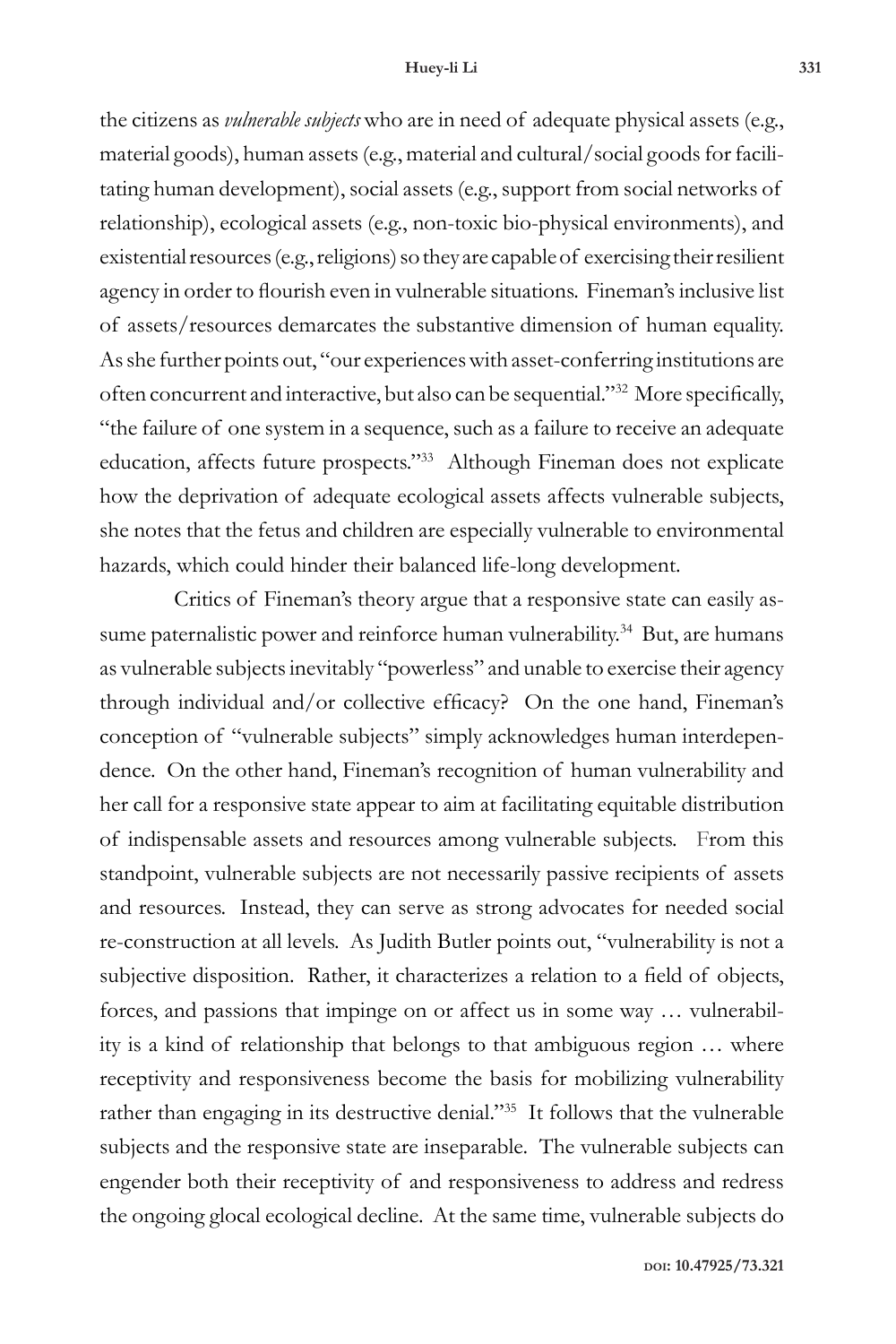not necessarily share identical embodied experiences of ecological vulnerability. In the face of climate change, the residents of Trump Tower may not be capable of comprehending the fear of the people living in Tuvalu even though they share common human vulnerability. Hence, our common vulnerability does not necessarily mandate empathy or render mutual support. Nevertheless, vulnerable subjects could mobilize social movements to compel corresponding social institutions and the state to develop and implement equitable distribution or allocation of indispensable assets and resources for the flourishing of our ever-expanding ecological community.

### **CONCLUSION**

In recognition of the coterminous coexistence of human and ecological vulnerability, our efforts to ecologize education cannot simply rely upon adding "environmental education" as a set of courses/programs to formal schooling. Rather, ecologizing education must embrace and engage vulnerability in order to foster inter-subjective recognition of our moral responsibilities to our ecological community. It follows that ecologizing education is to stress vulnerable human moral agency in order to address the interrelated environmental issues.

3 Hans van Ginkel, Introduction Speech regarding the Expert Workshop "Measuring Vulnerability," 23-24 January 2005, Kobe, in UNU-EHS Working Paper No. 1, Bonn: UNU-EHS.

4 Hans-Georg Bohle, "Vulnerability and Criticality: Perspectives from Social Geography," IHDP Update 2/2001, Newsletter of the International Human Dimensions Programme on Global Environmental Change: 1-7.

5 United Nations, Hyogo Framework for Action 2005–2015: Building the

<sup>1</sup> My examination of vulnerability initially also centered on human vulnerability. During the 2016 Educational Theory Summer Institute, Clarence Joldersma pointedly addressed how human action renders the glocal ecological and systems vulnerable. Here, my analysis reflects his critique of the anthropocentric conceptualization of vulnerability.

<sup>2</sup> Jörn Birkmann, *Measuring Vulnerability to Natural Hazards: Towards Disaster Resilient Societies* (New York: United Nations University Press, 2013).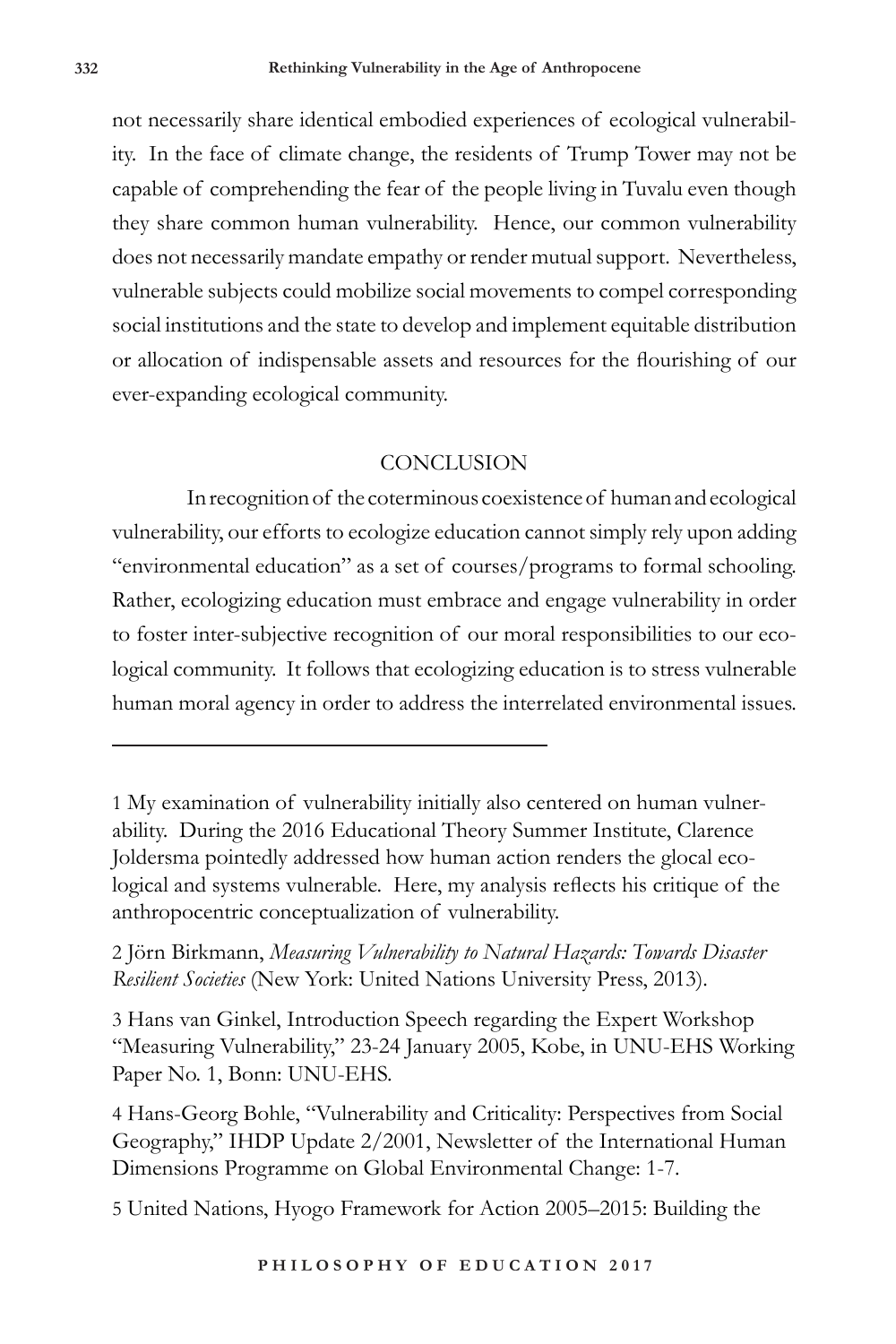Resilience of Nations and Communities to Disasters, World Conference on Disaster Reduction, 18-22 January 2005, Kobe, Hyogo. Retrieved from http://www.unisdr.org/wcdr/intergover/official-doc/L-docs/Hyogo-framework-for-action-english.pdf

6 Hans G. Brauch, "Threats, Challenges, Vulnerabilities and Risks in Environ- mental and Human Security," in Source No. 1/2005, Publication Series of UNU-EHS (United Nations University – Institute for Environment and Human Security).

7 Katherine C. Cowan, "Response to the Unthinkable: School Crisis Response and Recovery," *Phi Delta Kappan* 95 (2014): 8-12.

8 Milja Zgonjanin, "When Victims Become Responsible: Deputizing School Personnel and Destruction of Qualified Immunity," *Journal of Law and Education* 43, no. 3 (2014): 455-462.

9 Interdisciplinary Group On Preventing School And Community Violence, "December 2012 Connecticut School Position Statement," *Journal of School Violence* 12 (2013): 119-133.

10 JeeHae Helen Lee, "School Shootings in the U.S. Public Schools: Analysis Through the Eyes of an Educator," *Review of Higher Education & Self-Learning* 6, no. 22 (2013): 88-119.

11 Judith Butler, *Frames of War* (New York: Verso, 2004), 171-2.

12 Mahatma Gandhi, "Ahimsa or the way of nonviolence," in *All Men Are Brothers: Autobiographical Reflections*, ed. Krishna Kripalani (New York: Continuum, 1999), 77.

13 Madeline Burghardt, "Common Frailty, Constructed Oppression: Tensions and Debates on the Subject of Vulnerability," *Disability and Society* 28, no. 4 (2013): 556-568.

14 Judith Butler, *Precarious life: The power of mourning and violence* (New York, NY: Verso, 2004).

15 The National Commission for the Protection of Human Subjects of Biomedical and Behavioral Research, *The Belmont Report: Ethical Principles and Guidelines for the Protection of Human Subjects of Research* (Washington, D.C.: Department of Health, Education, and Welfare; 1979).

16 Ibid.

17 Florencia Luna, "Elucidating The Concept of Vulnerability: Layers not Labels," *International Journal of Feminist Approaches to Bioethics* 2 (2009): 121-139.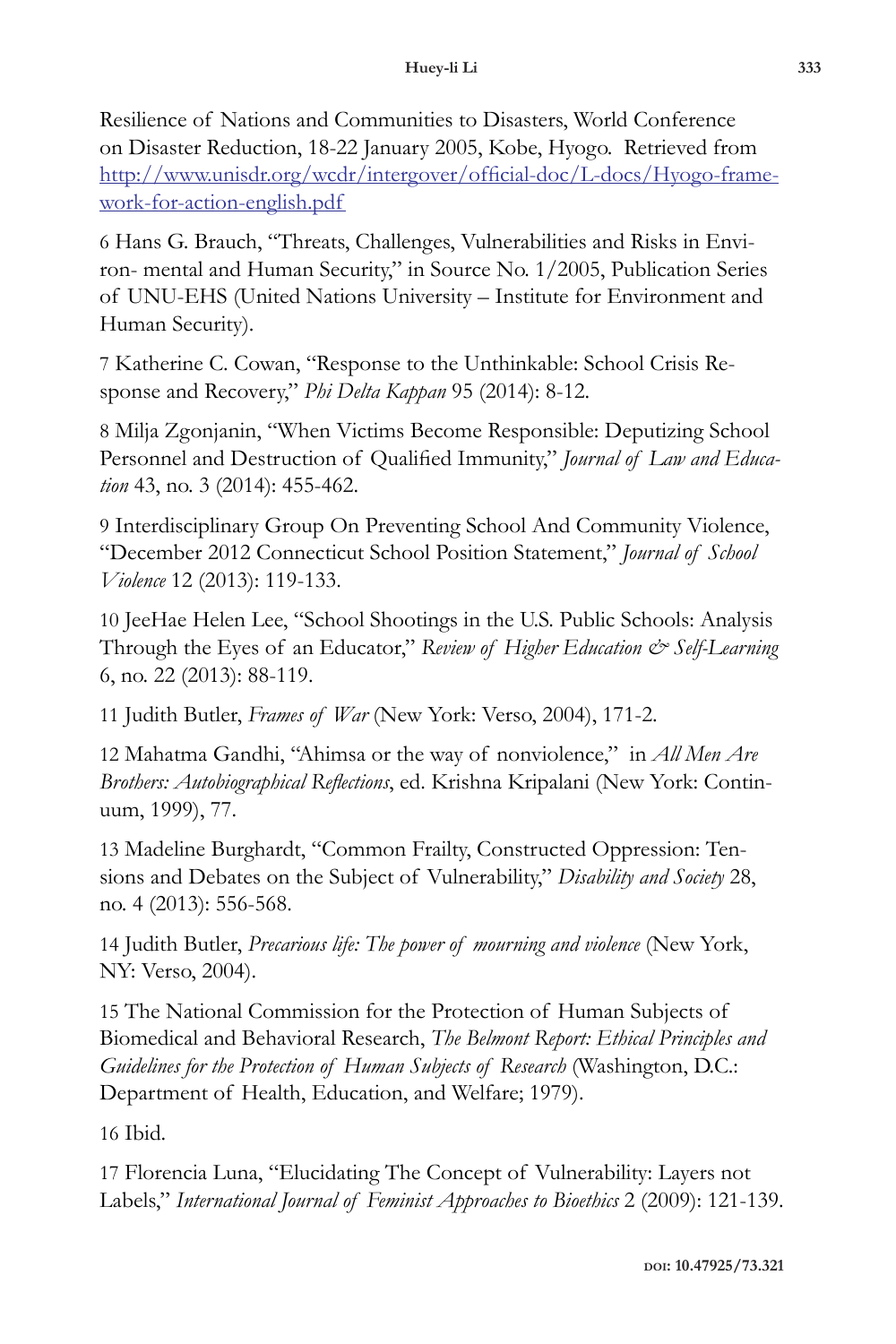18 Ivan Illich, *Toward a History of Needs* (Berkeley: Heyday Books, 1978), 76- 77.

19 Richard Borden, "Ecology and Identity," in *Proceedings of the First International Ecosystems Colloquy* (Munich: Man and Space, 1986), 1.

20 Seyla Benhabib, "The Generalized and Concrete Others," in *Women and Moral Theory*, ed. Eva Feder Kittay and Diana T. Meyers (New York: Rowman and Littlefield, 1987), 158.

21 Simone de Beauvoir, *The Second Sex*, trans. Constance Borde and Sheila Malovany-Chevallier (New York: Knopf, 2010), 46.

22 Simone de Beauvoir, *The Ethics of Ambiguity*, trans. Bernard Frechtman (New York: Citadel, 1967), 144*.*

23 Ibid., 18.

24 Ibid., 122.

25 Ibid.*,*156.

26 Huey-li Li, "Rethinking terrestrial pedagogy: Nature, ethics, and education," *Teachers College* 

 *Record* 108, no. 12) (2006): 2493-2516.

27 J. Baird Callicott, *In Defense of the Land Ethic* (Albany: State University of New York Press, 1989), 27.

28 Christopher D. Stone, *Earth and Other Ethics: The Case for Moral Pluralism* (New York: Harper and Row, Publishers, 1987), 20-27.

29 Martha Albertson Fineman, "Equality, Autonomy, and the Vulnerable Subject in Law and Politics," in *Vulnerability: Reflections on a New Ethical Foundation for Law and Politics*, ed. Martha Albertson Fineman and Anna Grear (Burlington, VT: Ashgate, 2013).

30 Ibid., 21.

31 Ibid., 20.

32 Ibid., 23.

33 Ibid., 23.

34 Catriona Mackenzie, Wendy Rogers, and Susan Dodds, eds., *Vulnerability: New Essays in Ethics and Feminist Philosophy* (Oxford: Oxford University Press, 2014).

35 Judith Butler, "Rethinking Vulnerability and Resistance," in *Vulnerability in*